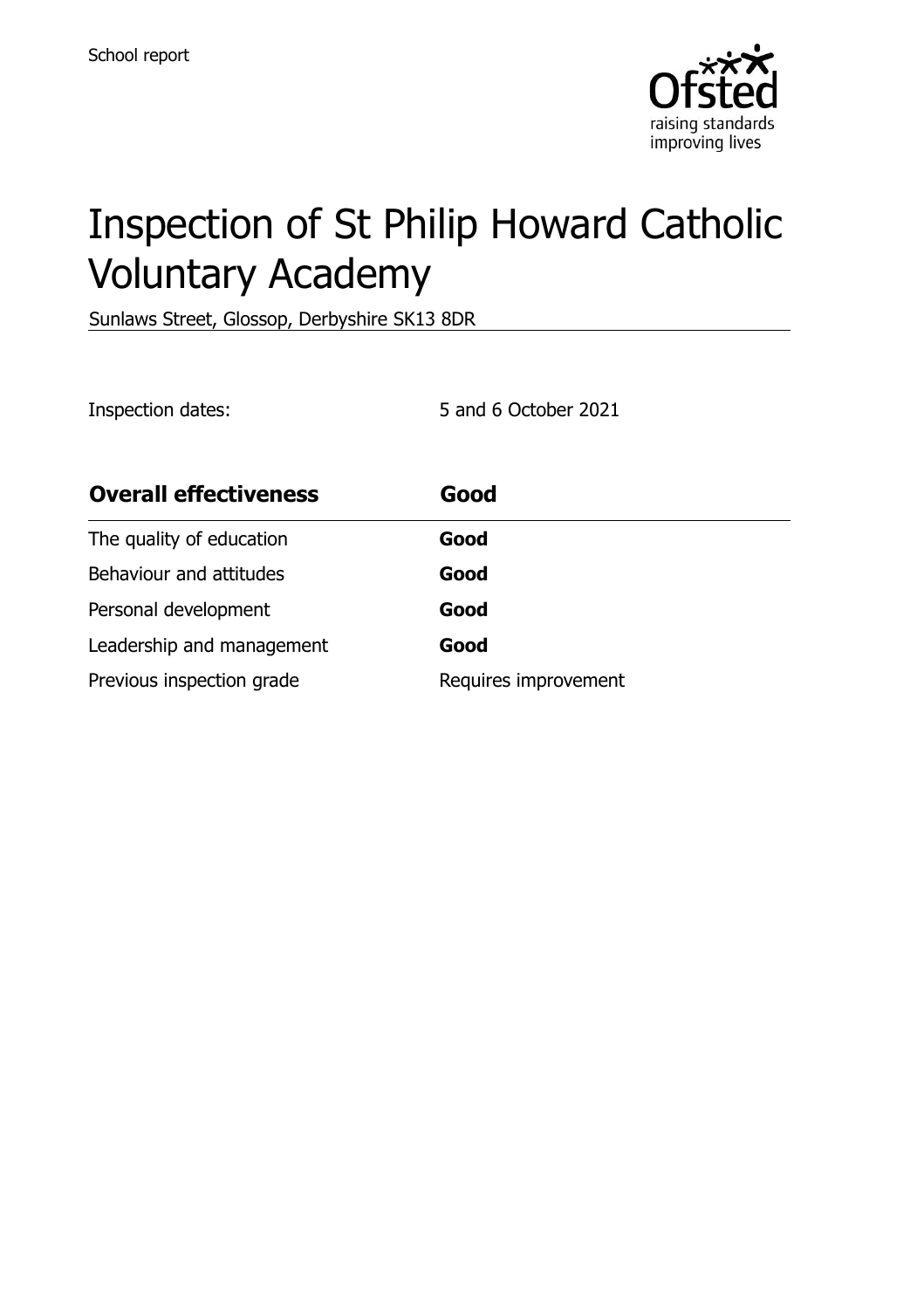

# **What is it like to attend this school?**

Pupils are proud to attend this school. They get on very well together and show others kindness and respect. Pupils know that staff care about them and want them to be successful. They appreciate the support that staff give them and their families, particularly in response to the impact of COVID-19.

Staff have high expectations which most pupils respond to positively. The school is calm and orderly. Well-established classroom routines create an environment where pupils can learn. Pupils enjoy gaining rewards for doing well. Pupils do not think that bullying is an issue in school. They feel safe and are confident that staff will solve any problems swiftly.

Pupils regularly give back to their local community. For example, they support a local care home for older people and donate money to a nearby well-being project, as well as raising funds for charities further afield. Many pupils take advantage of a rich variety of extra-curricular activities, including sport, music, art, gardening and cooking clubs.

Parents and carers are overwhelmingly positive about the school. One parent summed up the views of others: 'Leaders have transformed the school into a nurturing, aspirational environment where pupils can flourish.'

#### **What does the school do well and what does it need to do better?**

Leaders have brought the school community together. Their strong values focus closely on doing the best for each pupil. The school has improved a lot since its previous inspection.

Leaders' commitment ensures that all pupils benefit from a good quality of education. They have made sure that the curriculum is ambitious for all pupils. Pupils learn a broad range of subjects. Those with special educational needs and/or disabilities follow the same curriculum as their peers. These pupils are well motivated, thanks to the effective support they receive from staff.

Leaders have established clear intentions for the curriculum. In almost all subjects, pupils follow a course of learning that builds steadily on what they already know towards ambitious end points. Curriculum leaders consider carefully the order in which they teach the subject content so that pupils know more and remember more over time. Pupils achieve increasingly well in almost all subjects.

Most teachers make appropriate choices about how to teach the curriculum. They use their strong subject expertise to check pupils' knowledge and understanding before moving on. However, leaders have not ensured that the curriculum is delivered consistently well in all subjects. In Year 7, pupils do not get off to a quick enough start in mathematics. In science, teachers do not always ensure that they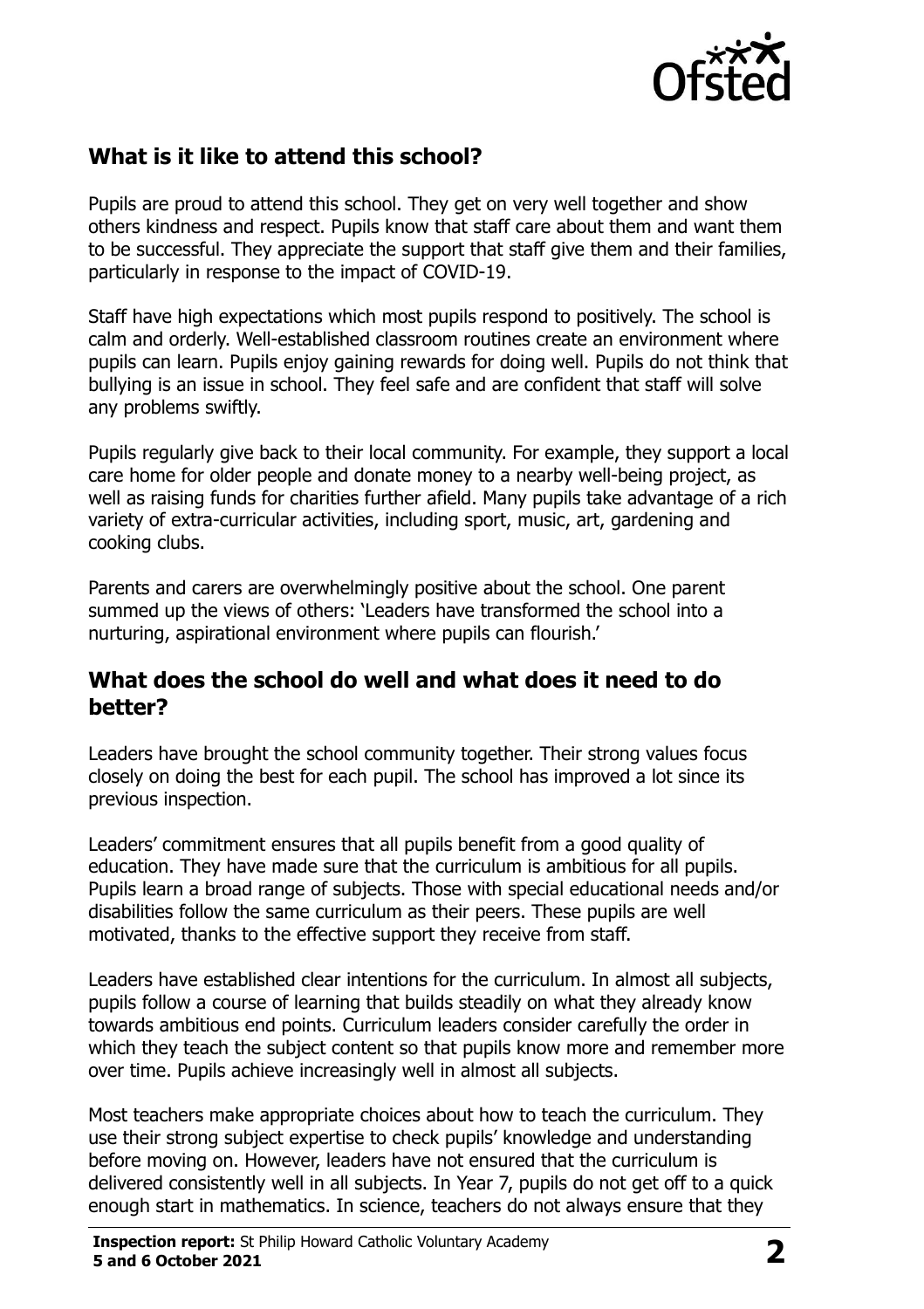

plug the gaps in pupils' knowledge. Some pupils do not achieve as well as they could in these subjects.

Well-trained staff provide effective support to pupils who struggle to read well. They successfully encourage pupils to become confident and fluent readers. Leaders' plans to promote a love of reading across the curriculum are not yet fully in place. For example, they have refurbished the library but not yet ensured that it has a wide variety of texts.

Most pupils attend well and are keen to learn. They behave positively towards each other and willingly help others. Staff provide effective support to pupils who need extra help to improve their behaviour or attend more regularly.

There are many and varied opportunities for pupils to develop their skills, interests and character. Through the curriculum and other experiences, they learn how to become responsible citizens. Pupils discuss and debate their views respectfully. They make a rich contribution to the wider life of the school. Leaders have given much thought to their social and spiritual development. Leaders have begun to implement the programme of relationships and sex education. Elements of this curriculum are successfully delivered. However, not all aspects of the programme for personal development are coherently planned.

The provision for careers education is well developed, although opportunities for work experience have been limited recently. The school meets the requirements of the Baker Clause, which requires schools to provide students in Years 8 to 13 with information about approved technical education qualifications and apprenticeships.

The trust and the local governing body provide leaders with close support and challenge. Staff benefit from training provided by the trust to improve their practice. Staff appreciate how considerate leaders are of their well-being and workload. They are proud to work at the school.

### **Safeguarding**

The arrangements for safeguarding are effective.

Pupils learn about local risks they may face, including from county lines and substance misuse. They know how to look after their mental health. Pupils have someone to talk to if they are worried.

Staff are well trained. They know how to spot that a pupil may be at risk. They report any concerns promptly to leaders. Leaders maintain detailed records of their actions to keep pupils safe. They work closely with external agencies when pupils need extra help.

Almost all pupils, staff and parents think that pupils are safe at school.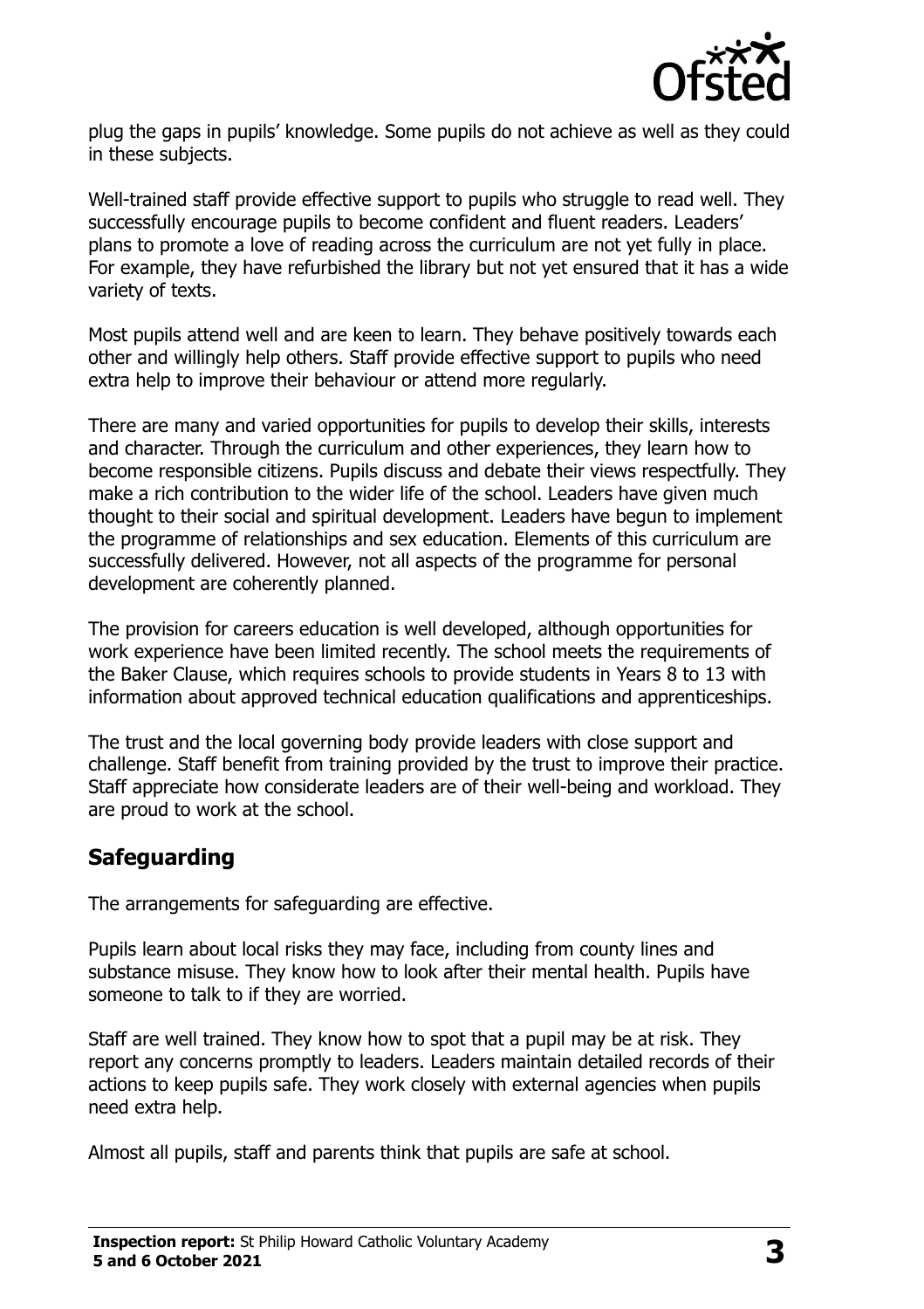

# **What does the school need to do to improve?**

#### **(Information for the school and appropriate authority)**

- $\blacksquare$  Leaders have not ensured that the implementation of the curriculum is of the same high quality in all subjects, including science. On occasion, teachers do not make sound pedagogical choices or check that all pupils have understood the learning before moving on. Leaders should ensure that all teachers, including those who are not specialists, are supported to ensure that they deliver the curriculum consistently well.
- Leaders have not made sure that opportunities to promote pupils' personal development are coherently well planned and implemented. Some aspects of personal development are not delivered in such a way that pupils are explicitly taught the key knowledge they need. Leaders should ensure that the programmes for personal, social, health and economic education, relationships and sex education and health education are planned coherently and delivered consistently and effectively.

## **How can I feed back my views?**

You can use [Ofsted Parent View](http://parentview.ofsted.gov.uk/) to give Ofsted your opinion on your child's school, or to find out what other parents and carers think. We use information from Ofsted Parent View when deciding which schools to inspect, when to inspect them and as part of their inspection.

The Department for Education has further quidance on how to complain about a school.

If you are the school and you are not happy with the inspection or the report, you can [complain to Ofsted.](http://www.gov.uk/complain-ofsted-report)

### **Further information**

You can search for [published performance information](http://www.compare-school-performance.service.gov.uk/) about the school.

In the report, '[disadvantaged pupils](http://www.gov.uk/guidance/pupil-premium-information-for-schools-and-alternative-provision-settings)' refers to those pupils who attract government pupil premium funding: pupils claiming free school meals at any point in the last six years and pupils in care or who left care through adoption or another formal route.

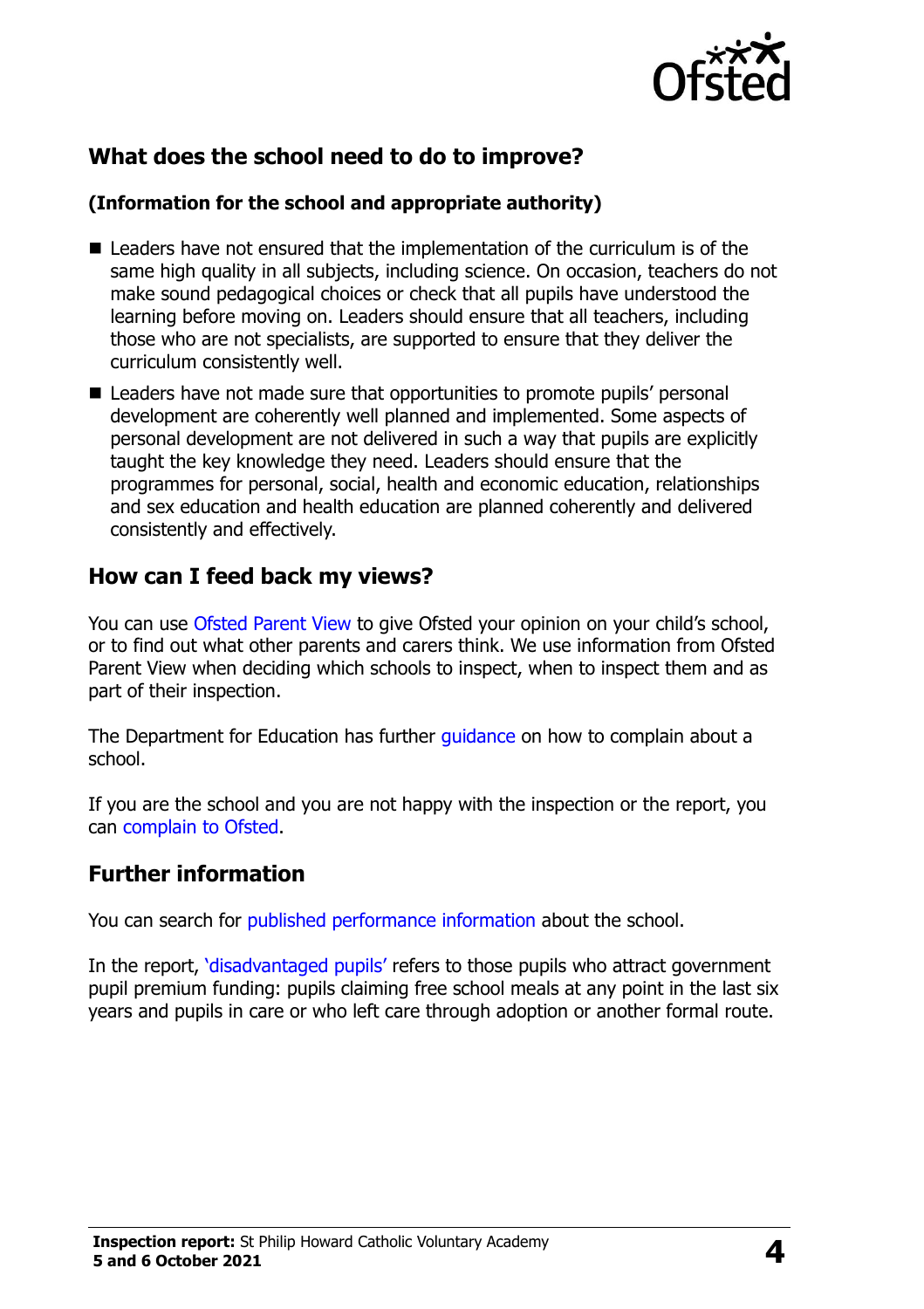

## **School details**

| Unique reference number             | 142042                                                               |
|-------------------------------------|----------------------------------------------------------------------|
| <b>Local authority</b>              | Derbyshire                                                           |
| <b>Inspection number</b>            | 10200057                                                             |
| <b>Type of school</b>               | Secondary comprehensive                                              |
| <b>School category</b>              | Academy sponsor-led                                                  |
| Age range of pupils                 | 11 to 16                                                             |
| <b>Gender of pupils</b>             | Mixed                                                                |
| Number of pupils on the school roll | 594                                                                  |
| <b>Appropriate authority</b>        | Board of trustees                                                    |
| <b>Chair of trust</b>               | Jacqueline Rodden                                                    |
| <b>Headteacher</b>                  | <b>Louisa Morris</b>                                                 |
| Website                             | www.sph.academy                                                      |
| Date of previous inspection         | 16 and 17 January 2018, under<br>section 5 of the Education Act 2005 |

# **Information about this school**

- Since the school's previous inspection, two new assistant principals have been appointed.
- A new special educational needs and disabilities coordinator (SENDCo) joined the school in September 2021.
- The school uses Derbyshire County Council's tailor-made programmes to provide an alternative education for a very small number of pupils. This provision is not registered.
- A section 48 inspection of the school's religious character took place on 12 June 2018.

# **Information about this inspection**

The inspectors carried out this inspection under section 5 of the Education Act 2005.

This was the first routine inspection the school received since the COVID-19 pandemic began. Inspectors discussed the impact of the pandemic with school leaders and have taken that into account in their evaluation.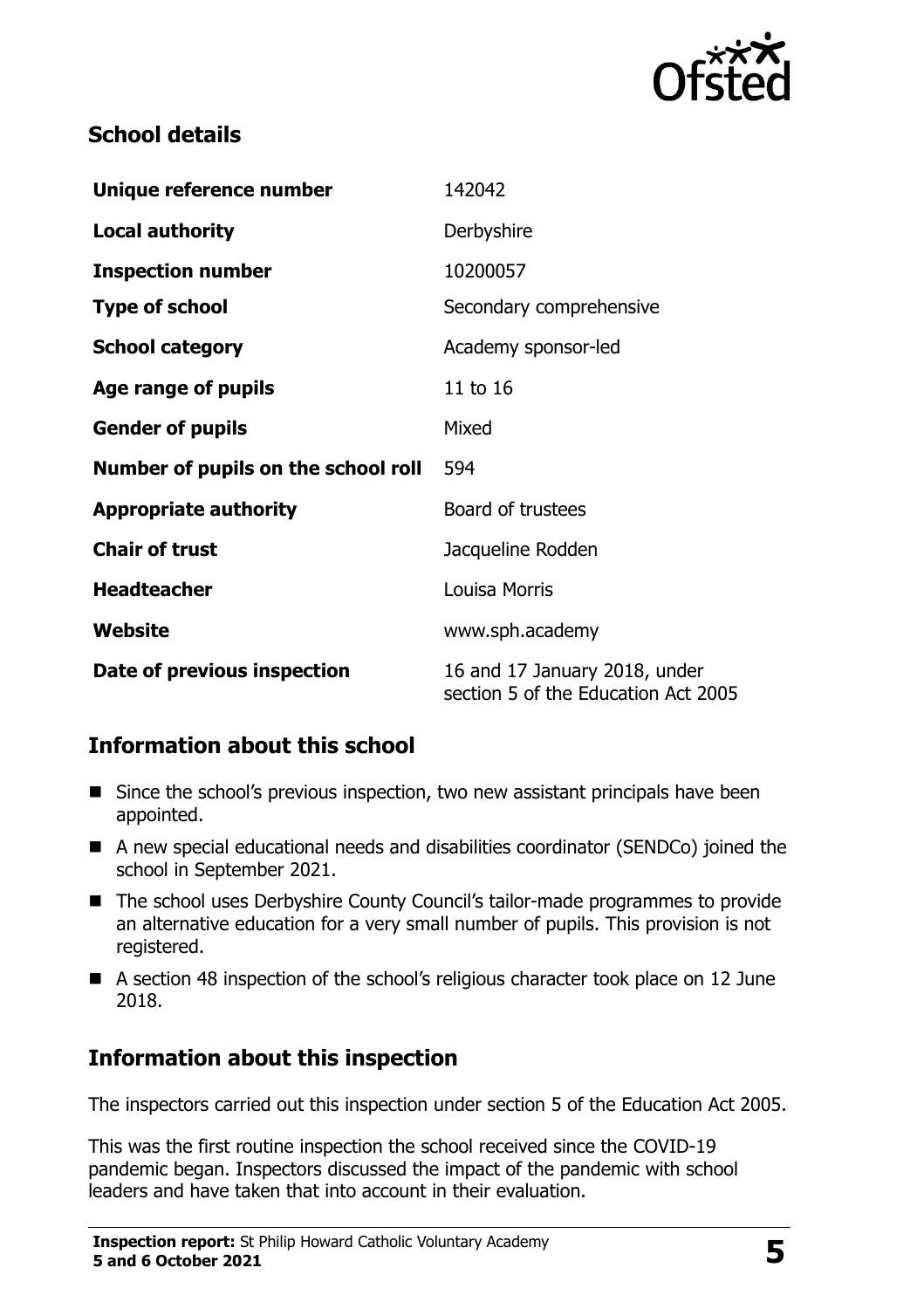

- Inspectors met with the headteacher and other senior leaders, including the SENDCo.
- The lead inspector met with the designated safeguarding lead to discuss safeguarding, looked at documentation relating to safeguarding, the school's system for recruiting staff and the school's single central register. Inspectors also spoke with staff and pupils about safeguarding.
- Inspectors did deep dives in four subjects: mathematics, science, history and Spanish. For each deep dive, inspectors met with curriculum leaders, visited lessons, looked at pupils' workbooks, spoke with pupils and met with teachers of the lessons visited. On the second day of the inspection, inspectors visited lessons and reviewed curriculum plans in a wider range of subjects. Inspectors spoke with some Year 7 pupils about reading and listened to them read.
- Inspectors met with groups of pupils from Years 9 and 10 and a group of pupils who are eligible for pupil premium funding from the government. Inspectors spoke with other pupils informally and observed the behaviour of pupils during social times.
- The lead inspector met remotely with the chair of the board of trustees and the chair of the local governing body. The lead inspector also met remotely with trust representatives, including the chief executive officer and the senior director of school improvement.
- An inspector spoke on the telephone to a representative of the school's alternative provider.
- Inspectors took into account the 62 responses to Ofsted's online questionnaire, Parent View, including 43 free-text responses. They also considered the 40 responses to the survey for staff and 111 responses to the pupils' survey.
- The inspection team reviewed a range of documentation, including the school's self-evaluation and leaders' plans for improvement, curriculum plans for English, art and computer science and information about pupils' attendance, behaviour and exclusions.
- During the inspection, approximately 50 pupils were absent from school due to issues related to COVID-19.

#### **Inspection team**

Rachel Tordoff, lead inspector **Her Majesty's Inspector** Ellenor Beighton **Contact Contact Contact Contact Contact Contact Contact Contact Contact Contact Contact Contact Contact Contact Contact Contact Contact Contact Contact Contact Contact Contact Contact Contact Contact Cont** Steve Lewis **Steve Lewis CELL CONSTRESS CONSTRESS OF STEVE OF STEVE OF STEVE OF STEVE OF STEVE OF STEVE OF STEVE OF STEVE OF STEVE OF STEVE OF STEVE OF STEVE OF STEVE OF STEVE OF STEVE OF STEVE OF STEVE OF STEVE OF STEVE**